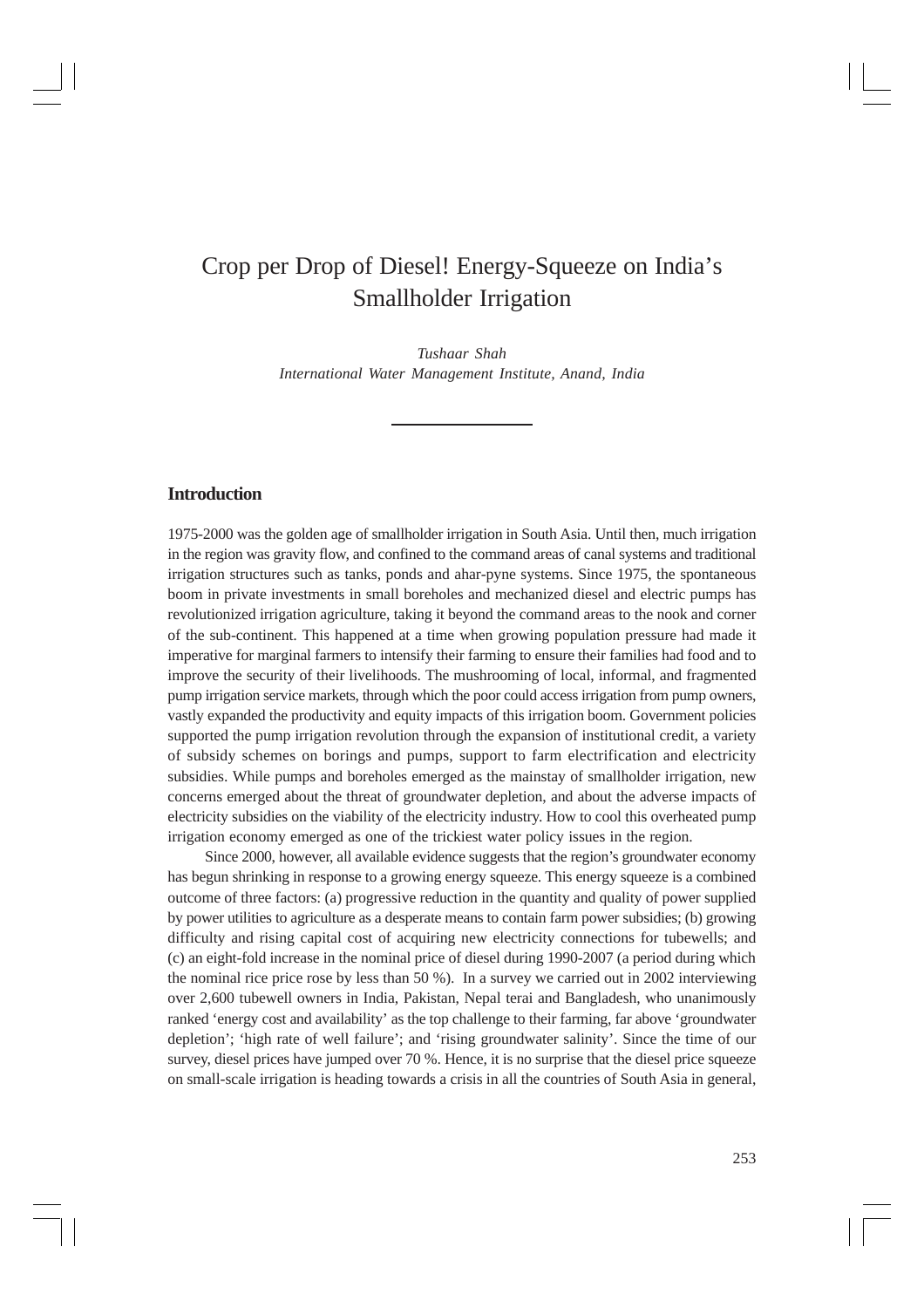and is particularly visible in eastern India and Nepal terai, where the ratio of rice to diesel price has turned particularly adverse as evident in Table 1.

|                          | Diesel price:<br>February 2007 | Farm-gate rice price:<br>February 2007 | Kg. of rice needed to buy<br>a liter of diesel |
|--------------------------|--------------------------------|----------------------------------------|------------------------------------------------|
| India (Indian Rs.)       | 34.0                           | 6.4                                    | 5.7                                            |
| Pakistan (Pakistan, Rs.) | 37.8                           | 11.8                                   | 3.2                                            |
| Bangladesh (Taka)        | 35.0                           | 9.0                                    | 3.9                                            |
| Nepal terai (Nepal Rs.)  | 57.0                           | 10.0                                   | 5.7                                            |

**Table 1.** Farm-gate rice price relative to diesel price in countries of South Asia.

*Source*:Field research results by IWMI researchers

Of even greater significance for the poor is the increase of pump rental prices consequent to the rise in diesel prices. The poorest strata of India's peasantry depend on water markets for securing their irrigation, but because water markets are natural oligopolies (Shah 1993), pump owners use diesel price increases to raise their pump rental rates in tandem with every major rise in diesel price, despite the fact that pumps themselves have become cheaper during 1990-2007. Figure 1 shows the changes in the nominal price of diesel versus the price of pump irrigation in Mirzapur, Uttar Pradesh (Singh, O.P.). Between 1990-2007, diesel prices have risen from Rs. 4.6 to Rs. 34.8 per liter; but the rate incurred by buyers of pump irrigation has been an increase from Rs. 23-25/hour to Rs. 90-95/hour, far more than what is needed to cover the increase in fuel cost. Another characteristic of this relationship between diesel an pump irrigation prices, is the downward stickiness of pump irrigation prices; although every time there is a significant increase in the diesel price, pump irrigation prices tend to jump high, the reverse is never the case.



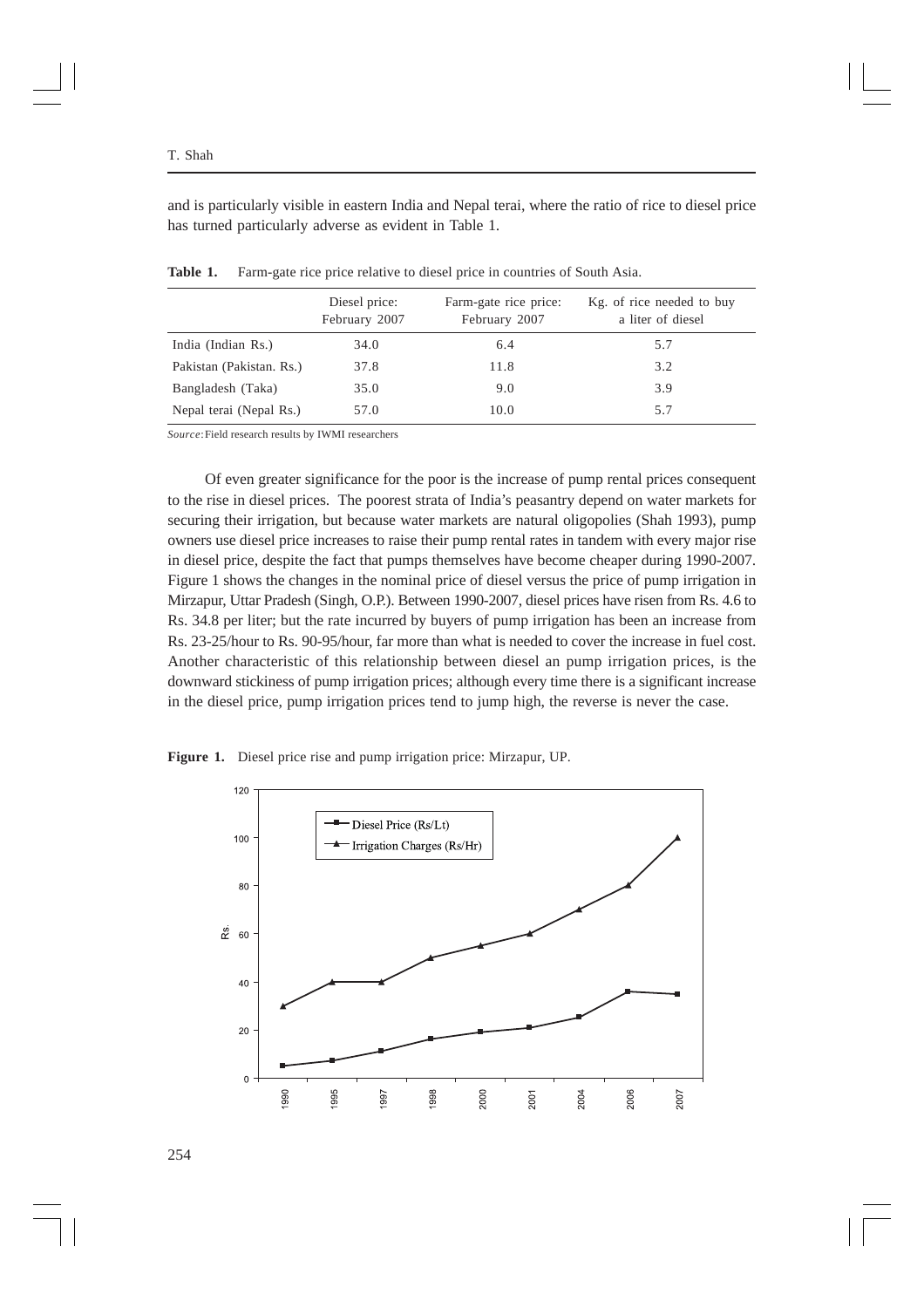As a result, pump rentals relative to farm produce prices—which are what matter to the marginal farmers and sharecroppers—have risen even faster than diesel prices relative to rice and wheat prices. In 1990, a farmer in Deoria of eastern Uttar Pradesh could buy an hour of pump irrigation for the farm-gate price of a little over 3 kg of rice and wheat. Today, this ratio is 10 kg of wheat and 12 kg of rice (see Figure 2)—(Singh, Yashwant).



**Figure 2.** Deoria: Relative price of diesel and diesel pump irrigation with respect to farm-gate food prices.

Electric tubewells, subject to flat horse-power linked tariff, are cheaper to operate than diesel pumps because their owners sell pump irrigation at much lower rates than diesel pump owners. Therefore, new electricity connections are avidly sought after. However, most states which in the early 1960s gave district collectors monthly targets for the minimum number of tubewells to be electrified—now operate an embargo on new electricity connections to tubewells. And where they are issued, the entire cost of taking the power line to the tubewell i.e., of poles, cables and transformers is charged to the farmer. This has made new electricity connections scarce as well as prohibitively costly. Even so, existing electric tubewell owners and marginal farmers who are close enough to their tubewells to buy pump irrigation from them, are luckier compared to diesel pump owners and their buyers as is evident from Table 2. Since farmers who can buy pump irrigation from electric tubewell owners incur a lower cost than using their own diesel pumps, diesel pump owners in Uttar Pradesh, too, prefer purchased irrigation from electric tubewells than irrigating with their own diesel pumps.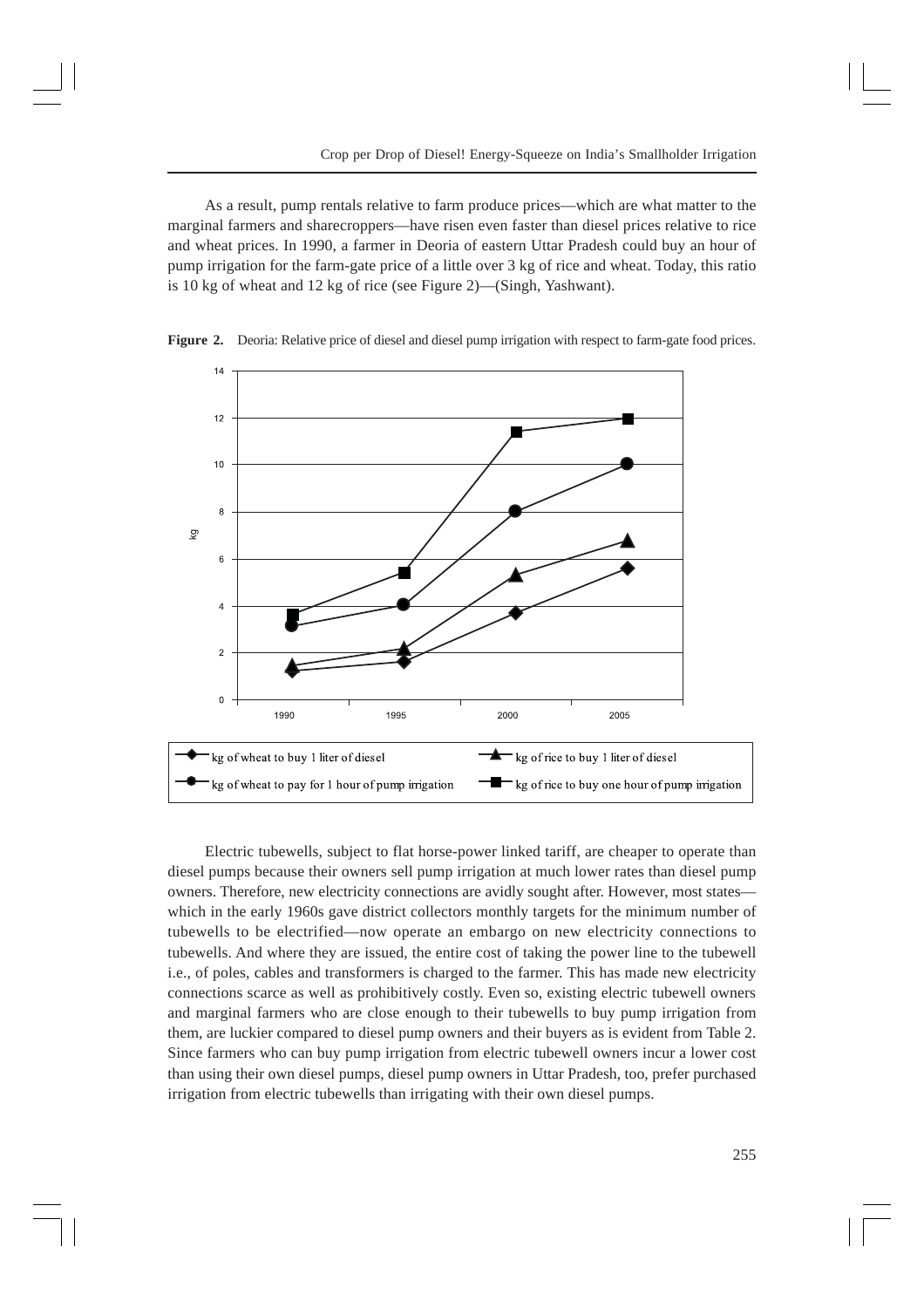|                           | Diesel pump      | Electric pump  |
|---------------------------|------------------|----------------|
| Own irrigation source     | Rs. $1,620/acre$ | Rs. 37/acre    |
| Purchased pump irrigation | $Rs$ 3,780/acre  | Rs. 1,080/acre |

| <b>Table 2.</b> Cost of irrigating an acre of sugarcane in the Akataha Village, in the Deoria District of eastern |
|-------------------------------------------------------------------------------------------------------------------|
| UP (Singh, Yashwant).                                                                                             |

This paper summarizes the results of studies we carried out in 15 villages, located in different parts of India. These studies were conducted with the participation of location-based researchers and are aimed at developing a first-cut assessment of the varied impacts of the energy squeeze on smallholder irrigation with groundwater, which has become a dominant factor in Indian agriculture during the recent decades. The aim of the studies was to explore, identify and document rather than to measure and quantify these impacts. In the opinion of our research partners, the only way we can analyze whether certain impacts were more widespread than others is by enumerating the number of case study villages where these occurred. This enumeration is set out in Table 3, which suggests that the groundwater economy in many parts of India, especially in the east, is shrinking. Furthermore, marginal farmers and sharecroppers are seen to have borne the brunt of the energy squeeze, and are fashioning a variety of desperate responses in order to survive in irrigation.

|    | Village study<br>location                                    | Most important<br>response                                    | Second most<br>important response                                   | Third most<br>important response                |
|----|--------------------------------------------------------------|---------------------------------------------------------------|---------------------------------------------------------------------|-------------------------------------------------|
|    | 1. Kendradangal,<br>Birbhum, West Bengal                     | Decline in pump<br>irrigated boro rice<br>area                | Marginal farmers<br>and sharecroppers<br>exit farming               | Kerosene/crude as a<br>diesel substitute        |
| 2. | Kaya, Murshidabad,<br>West Bengal                            | Shift to low-water<br>using crops                             | Chinese pump-sets                                                   | Kerosene as a<br>diesel-substitute              |
| 3. | Ferozpur Ranyan,<br>Haryana                                  | Give fewer irrigations;<br>same crop pattern                  | Water conveyance<br>through pipes                                   | Exodus of marginal<br>farmers from<br>farming   |
| 4. | Purana Pradhan.<br>Khurda, Coastal Orissa                    | Install electric pump or<br>buy from electrified<br>borewells | Switch to high-value<br>crops                                       | Move out of pump<br>irrigated agriculture       |
| 5. | Badhkummed, Ujjain,<br>Madhya Pradesh                        | Turned to electric<br>pumps                                   | Decline in diesel<br>pump irrigated area                            | Irrigate fewer times                            |
| 6. | Berkhedakurmi.<br>Sehore, Madhya Pradesh with electric pumps | Increase in irrigation                                        | Decline in area under<br>diesel pump irrigation                     | Switch from<br>sugarcane to wheat<br>and gram   |
| 7. | Lilapur, Rajkot, Gujarat                                     | $20-25%$ decline in<br>rabi irrigation                        | Increased irrigation<br>interval                                    | Small bed and<br>alternate furrow<br>irrigation |
| 8. | Jawrabodi, Vidarbha,<br>Maharashtra                          | Increased irrigation<br>interval                              | Optimizing on rainfall/ Reduced irrigated<br>life-saving irrigation | area                                            |

**Table 3.** The three most important responses of farmers in the study villages to the energy squeeze.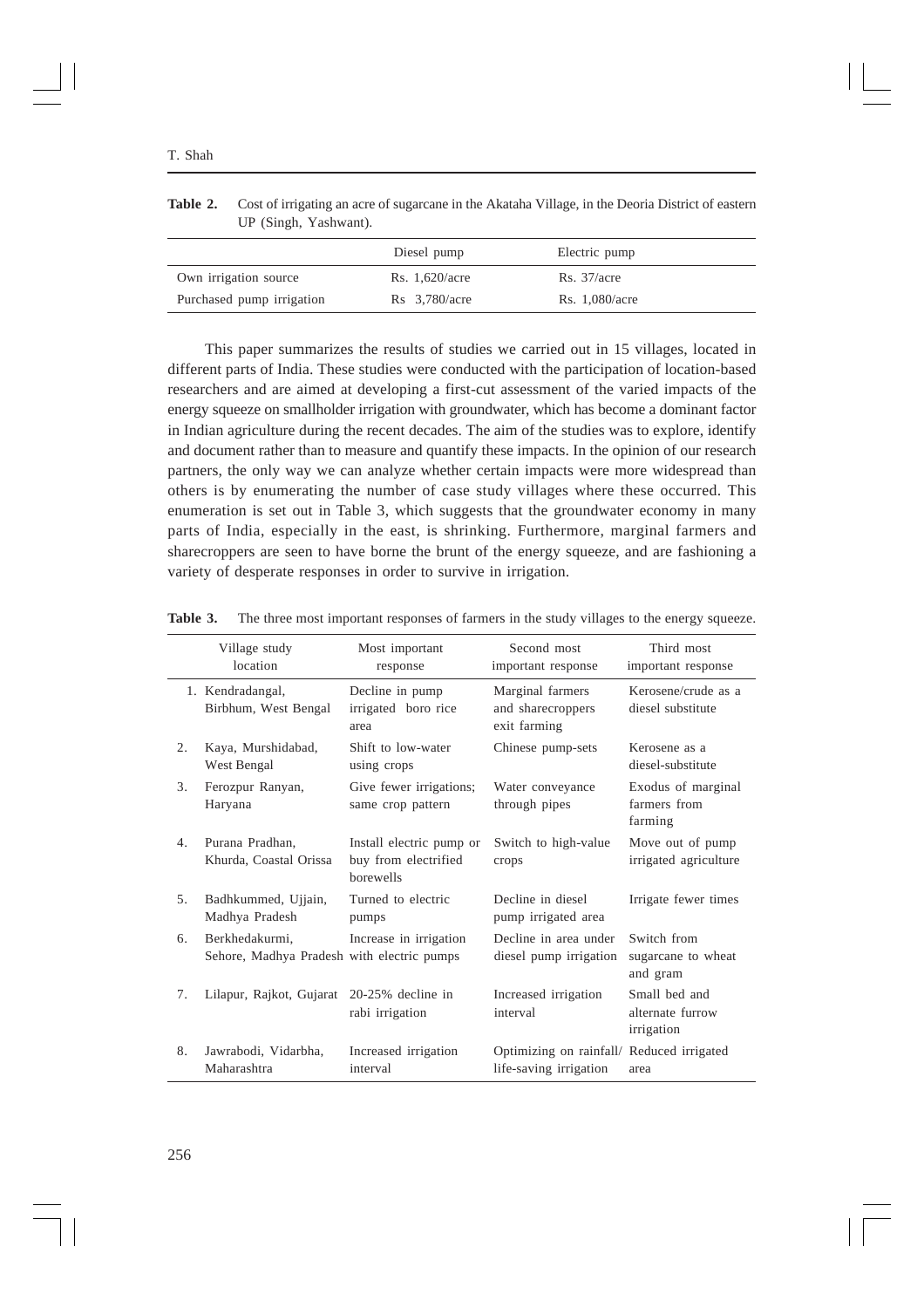|     | Village study<br>location                               | Most important<br>response                                  | Second most<br>important response                                | Third most<br>important response                               |
|-----|---------------------------------------------------------|-------------------------------------------------------------|------------------------------------------------------------------|----------------------------------------------------------------|
| 9.  | Keotkuchi, Barpeta,<br>Assam                            | Diesel pumps run on<br>kerosene                             | Decline in pump<br>irrigation                                    | Farmers quitting<br>farming                                    |
| 10. | Dharamgarh, Kalahandi, Increased use of canal<br>Orissa | irrigation and manual<br>lifting                            | High-value crops                                                 | Longer irrigation<br>interval                                  |
| 11. | Shergarh, Hoshiarpur,<br>Punjab                         | Farmers lease out lands<br>to Bihar laborers                | Distress shift to<br>off-farm livelihoods                        | Optimizing water<br>application                                |
| 12. | Veerpur, Banswara,<br>Rajasthan                         | Kerosene used to run<br>diesel pumps                        | Longer irrigation<br>interval                                    | Pump irrigation<br>concentrated on<br>vegetables for<br>market |
| 13. | Simra, Phulwari, Bihar                                  | Return to rain-fed<br>paddy in kharif and<br>pulses in rabi | Pump irrigation<br>concentrated on<br>summer onion for<br>market | Share-cropping<br>with purchased<br>irrigation declining       |
| 14. | Akataha, Deoria,<br>Eastern UP                          | Increased dependence<br>on flow irrigation                  | Pump irrigation<br>concentrated on high-<br>value crops          | Longer irrigation<br>interval                                  |
| 15. | Abakpur Mobana,<br>Mirzapur, Uttar Pradesh              | Pump irrigation<br>concentrated on<br>cash crops            | Irrigation interval<br>longer                                    | Water saving crops                                             |

*Source*: Farm survey in 15 villages

# **Withering Water Markets?**

Most social impacts of the energy squeeze on smallholder irrigation—and the agrarian poor are felt through groundwater markets. Before and around 1990, when diesel was one-eighth its price today and farm power supply better than today, electric tubewell owners, in spite of enjoying natural oligopolies**,** were forced to behave in a highly competitive market (Shah 1993). Flat electricity tariffs, which reduced the marginal cost of pumping to near-zero levels, created a powerful incentive for electric tubewell owners to maximize pump irrigation sale, and in the process pare down the prices. Diesel pump operators were able to offer some competition because of a) low diesel prices b) portability of diesel pumps facilitating the irrigation of areas that could not be reached by electric tubewells. Numerous field-based studies showed that such local groundwater markets emerged as the mainstay of ultra-marginal farmers and sharecroppers, especially in eastern India and Bangladesh. In Bangladesh, Fujita and Hussain (1995) noted that owing to pump irrigation markets, 'the economic value of land... has decreased in a relative sense' in the farm income generation and 'opportunities for the landless and nearlandless to climb the social ladder (have) expanded greatly'. In Uttar Pradesh, Niranjan Pant (2005) wrote: "...the smallest farmers with landholdings of up to 0.4 ha are the largest beneficiaries of the groundwater markets, as 60 % of the farmers of this category irrigated their wheat crop by water purchased from the owners of private Water Extraction Devices..." Shah and Ballabh (1997), based on a study of water markets in six villages in North Bihar,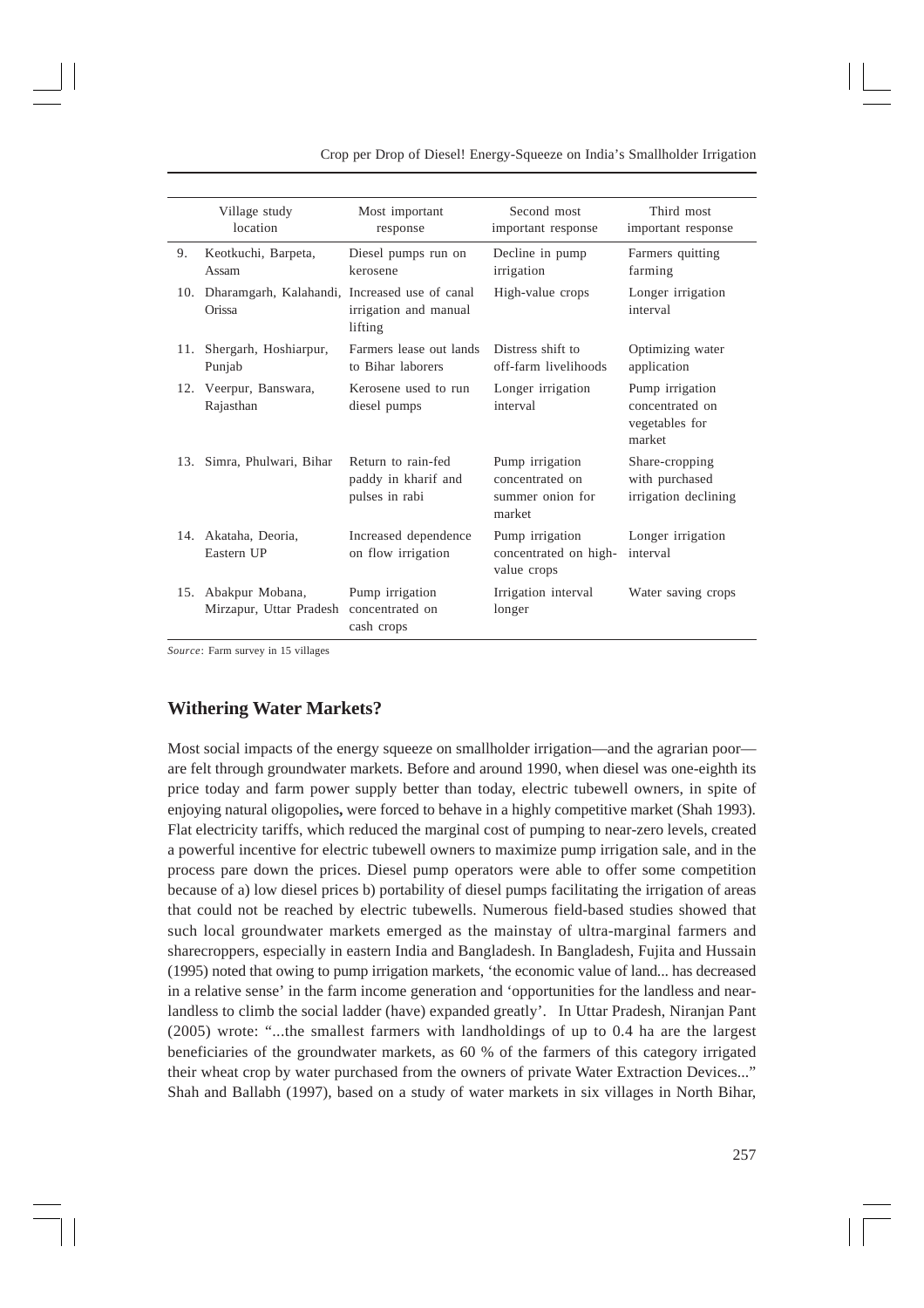concluded that the markets had opened new production possibilities for the poor that left them better off than before, and that thereby imparted a new dynamism to the region's peasant economy. Even Wilson (2002), otherwise critical of profiteering by water sellers in Bihar, wrote: "extension of irrigation through hiring out (mobile diesel pump sets) to small- and marginalholdings is, in fact, the major factor accounting for the further increase since 1981-82 in cultivated area irrigated at least once to approximately 73 % in 1995-96. Those hiring in pump sets are overwhelmingly small and marginal cultivators; they cultivate an average of 1.35 acres (compared with an average of 3.89 acres cultivated by pump-set owners)..." Most recently, Mukherji (2006) in an extensive study of water markets in West Bengal reaffirmed their myriad benefits to the agrarian poor. Water markets, and indeed groundwater irrigation itself, have been a source of much succor to the agrarian poor. Studying rural poverty ratios across the Indian states over five points between 1973/74 and 1993/94, Narayanmorthy (2007) concluded that, "there is a significant inverse relationship between the availability of groundwater irrigation and the percentage of rural poverty..."

With soaring diesel prices and a shrinking power supply to tubewells, this happy situation has rapidly changed for the worse. Pump irrigation markets—which boomed during the 1980s and 1990s and probably served more areas than all public irrigation systems in India (Mukherji 2005)—are shrinking rapidly; and so is the size of the groundwater irrigation economy itself. During the 1980s and 1990s millions of farmers in northern and eastern India purchased diesel pumps, often as stand-bys for their increasingly unreliable electric pumps. Now this situation has come full circle; with diesel becoming unaffordable, especially for water buyers, the preference for electric tubewells has increased, but it is a preference that is largely unmet because electricity supplies as well as connections are dwindling.

In eastern India, Nepal terai and Bangladesh, electric tubewells are few and far between. Where we find them, two impacts follow: first, their owners find their monopoly power enhanced, which they use to increase their share in groundwater markets and irrigation surplus; second, they are able to moderate the energy squeeze on marginal farmers, especially when the power supply situation is good and tubewell owners pay flat electricity tariffs. We found this to be the case in Uttar Pradesh, West Bengal and Orissa. Where they are found in significant numbers, electric tubewell owners have driven diesel pump owners out of business. So unequal is the competition that even owners of diesel pumps prefer to purchase irrigation from electric tubewell owners rather than use their own diesel pumps (Mukherji 2005). In UP, a 5-hp electric tubewell connection is a 'cash-cow' for its owner as it entails a monthly charge of only Rs. 410 but can generate up to Rs 9,000/month as gross income from the sale of water, which is a highly profitable proposition (Singh. O.P.). In Birbhum, West Bengal, our researcher wrote, "... by charging such a high price for electric pump irrigation, the submersible owners are getting their own irrigation free of cost and, on top of that, they make some profit as well"(Chowdhury). Here, the flat tariff paid by electric submersible pump users increased from Rs. 5,460/year to Rs. 8,950/year between 1990 and 2007. In response, irrigation rates charged for boro rice too doubled from Rs. 450/bigha to Rs. 900/bigha. This rise was much smaller than the rise in the cost of purchased diesel pump irrigation, which has diverted the diesel pump owners' business to electric tubewell owners and strengthened their monopoly power. While electric submersible owners make merry, it is also increasingly the case that the marginal farmers of Bengal can grow boro rice only if they can tie up irrigation with an electric shallow/mini-deep tubewell owner.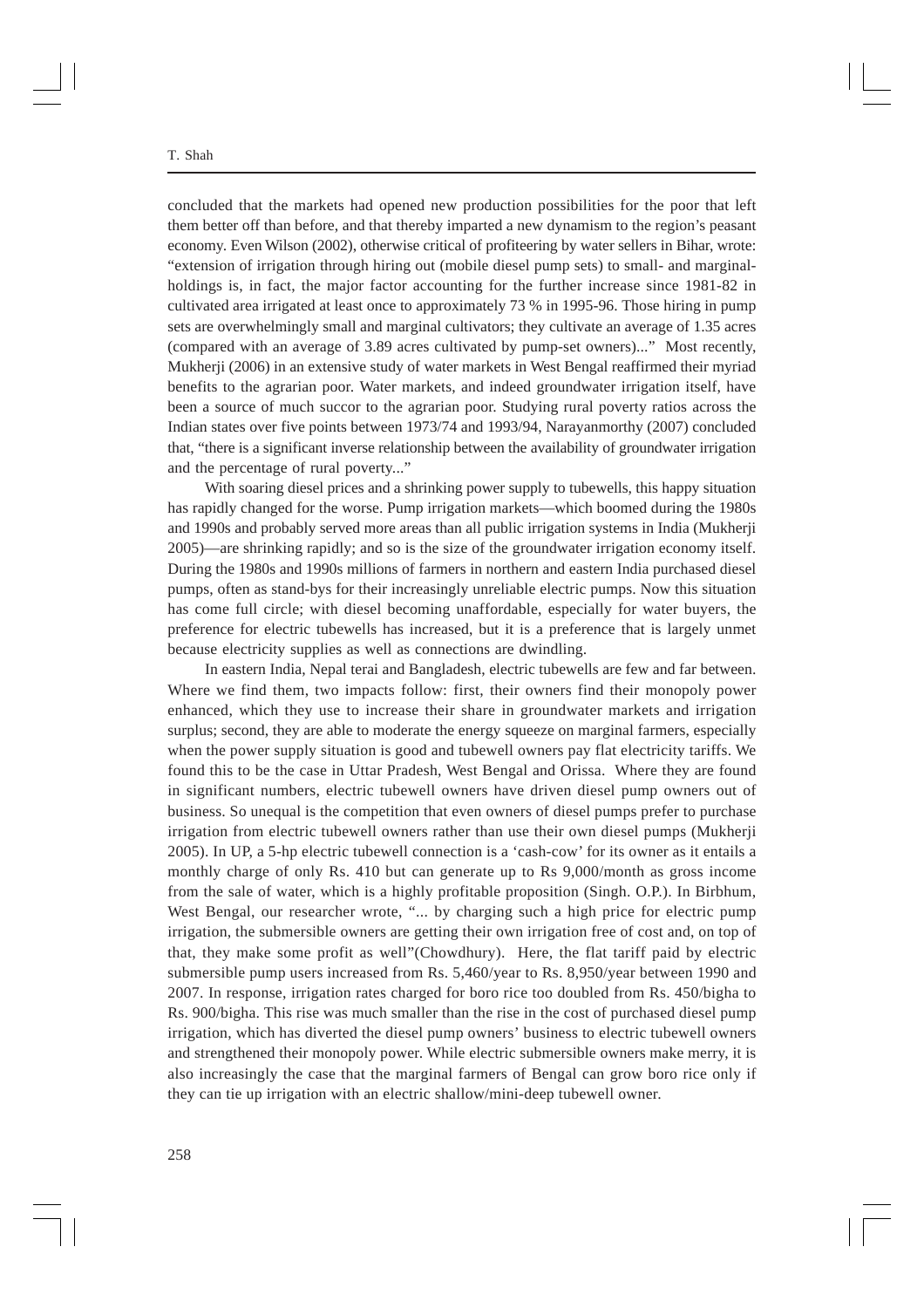The succor private electric tubewells can provide to the poor is limited by the West Bengal government's policy, which seems to be designed to minimize new connections for electric tubewells and ensure that the poor do not get them. To promote boro irrigation, the government had a scheme to issue temporary seasonal connections. In 2003, temporary connections were offered to Birbhum farmers for boro rice at Rs. 7,000 for 3 months; and in our study village, seven diesel pump owners took advantage of this offer, but the next year, the tariff was increased to Rs. 18,000, which put paid to the boro season electrification scheme. Permanent connections are preferred by all, but take 3-4 years to get approved and are prohibitive in cost, e.g., Rs.  $1.25 - 1.3$  lakhs for poles, 11 KV cables, a 10 KW transformer and an electronic meter. The only farmer in our study village who has so far been able to afford such a mini-deep connection had 7 acres of his own land and 5 acres of neighboring lands to command.

The ability of flat-tariff paying electric tubewells to moderate the impact of the diesel price squeeze is undermined by three factors: (a) inadequate supply of new electricity connections for irrigation; (we studied b) the prohibitively high cost of installing new connections; and (c) low amount and quality of power supply to agriculture. We found new electricity connections easily and quickly available in Uttar Pradesh; but the demand was subdued because the farmer has to pay for the cost of laying the cable, poles and transformer, too—which may add up to Rs. 100,000 or more (Singh, O.P.). In the Kalahandi villages in Orissa, we found electricity supply in plentiful and electric tubewells costing one-seventh of the cost of operating a diesel pump of comparable output. However, an electric pump 500 m away from the village may cost Rs. 40,000 in cables and poles besides the cost of the well, pump-set pump house, starter, etc. As a result, in our study village, we found only six large holding farmers owned electric pumps while small farmers managed with their own or rented diesel pumps. These large holding farmers are able to earn Rs. 30-35 thousand net/year from their tubewells in crop-sharing contracts, which implies a decent rate of return on their capital investment. However, the entry-barrier of high capital costs prevents smallholders from availing themselves of this benefit (Nayak). In West Bengal, even if the farmers were willing to incur such high costs, connections were hard to come by in many areas primarily because the State Water Investigation Department (SWID) expressed a sometimes exaggerated concern about over-exploitation of the groundwater resource.

In Bihar, all the three disabling factors were in full play. In a rare exception, in the study village Simra in the Patna District, we found over 100 electric tubewells in operation. But since the uncertain, halting and mostly night-time supply of power in the village never exceeds 6 hours/day, and that too with a dozen or more power-interruptions, the water buyers had to depend heavily on renting diesel pumps at Rs. 35/hour (excluding fuel and Mobil) as electric pump owners had hardly enough electricity to irrigate their own crops (Chaube).

The only location—out of the 15 we studied across India—where the energy squeeze left farming unperturbed was water-abundant Kerala (Raphael). Diesel pump irrigation disappeared from Kerala way back in the 1970s as the government laid electricity infrastructure in every nook and corner of the country. However, Kerala agriculture—and its irrigation—are in the throes of profound change. The state invested large sums in creating paddy irrigation infrastructure, but due to labor and land shortages, soaring farm wage rates, and a roaring money-order economy, the land use in Kerala is rapidly shifting away from paddy cultivation and towards plantation crops, mainly rubber, banana, areca nut and coconut. Much of the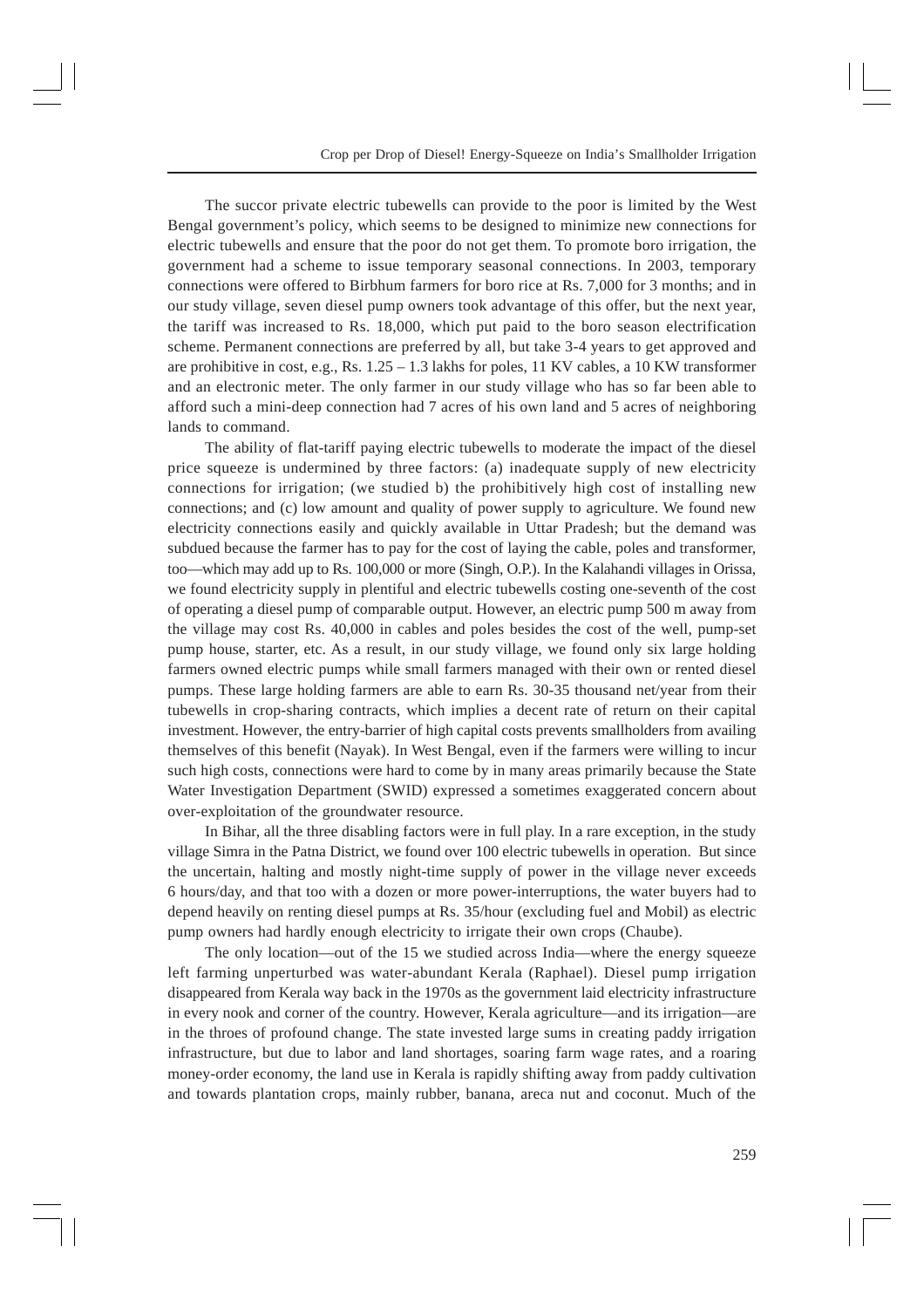plantation economy is built around homesteads where dug-wells, augmented by bores at the bottom, double for domestic use as well as for watering the home garden. Farmers lift the small quantity of water needed to water their trees manually or use small electric motor-pumps. The village we covered, Thekkamkara from the Trichur District, was an atypical Kerala village with a proliferation of kerosene pumps. Although the energy squeeze is not a serious issue here, the government has a scheme to supply 3 liters/month of subsidized kerosene per acre to smallholders to cushion the energy shock. A 1.5 hp kerosene pump can lift  $25 \text{ m}^3$  of water and irrigate an acre of land in 4 hours. The energy cost of irrigation here must be less than 5 % of the value of output it supports, compared to the 25-35 % of northern and eastern India. Yet, we found a small political economy woven around the kerosene distribution in Trichur.

#### **Return to Rain-fed Farming**

Leaving aside Kerala, elsewhere in India, the energy squeeze is folding up the pump irrigation economy. Way back in the 1970s, economist Ishikawa called 'irrigation' the leading input in agricultural growth (Ishikawa 1967). Post-1975, India's smallholder agriculture boomed with supplemental irrigation made possible by diesel and electric pumps. However, all the evidence we have suggests that the energy squeeze is forcing farmers, especially the marginal farmers and sharecroppers, to economize or even give up on this 'leading input'. In groundwater-rich eastern Uttar Pradesh and Bihar, marginal farmers are withdrawing from wheat and sugarcane cultivation because they cannot afford the cost of using rented diesel pumps for supplemental irrigation. In Gujarat (Talati) as well as Vidarbha (Mardikar), our case studies showed that farmers dependent on rented diesel pumps are quitting rabi wheat cultivation, replacing it with the cultivation of rain-fed gram and other pulses. In West Bengal (and Bangladesh), all available evidence suggests that smallholding farmers are compelled to give up boro rice cultivation, which has served as their food security passport for over two decades. In the Kaya village of Murshidabad, we found that the most significant impact of rising diesel prices was the decline in the boro rice area from constituting about 50 % of the village's farm land in the early 1990s to 20 % or less today (Banerjee).

There is a strong scale-bias in the shrinking of the boro rice area, with the agrarian poor being the hardest hit. This was put in bold relief by the case study of Kendradangal village in the Birbhum District in West Bengal. Electric tubewells, generally owned by influential upper caste farmers, covered most of the village lands, barring a small pocket of 70 ha with small parcels owned by the Schedule Caste (SC) families. Post-1985, when the boro rice revolution overran Bengal, the electrified parts of the village experienced a productivity boom, however, the SC families too were able to irrigate boro rice with the help of 25 diesel pumps. Come 2005, as a result of soaring diesel prices, only nine SC diesel pumps were in use, and in the summer of 2006 the number dwindled to three. While the electrified part of Kendradangal continues with its boro rice binge, the SC farmers we interviewed lamented: "diesel pumps are fit to be thrown into the compost pit." Between 1990 and 2006, boro rice irrigated with diesel shallows in the SC lands in Kendradangal fell from 60 ha to 16 ha (Chowdhury). In the Kaya village of Murshidabad, SC farmers told us: "For us, all the positive effect of green revolution has been nullified due to diesel price hikes…boro paddy played a great role so far in feeding our families; in *amon,* it is impossible to grow the family's rice requirement without cultivating a large field;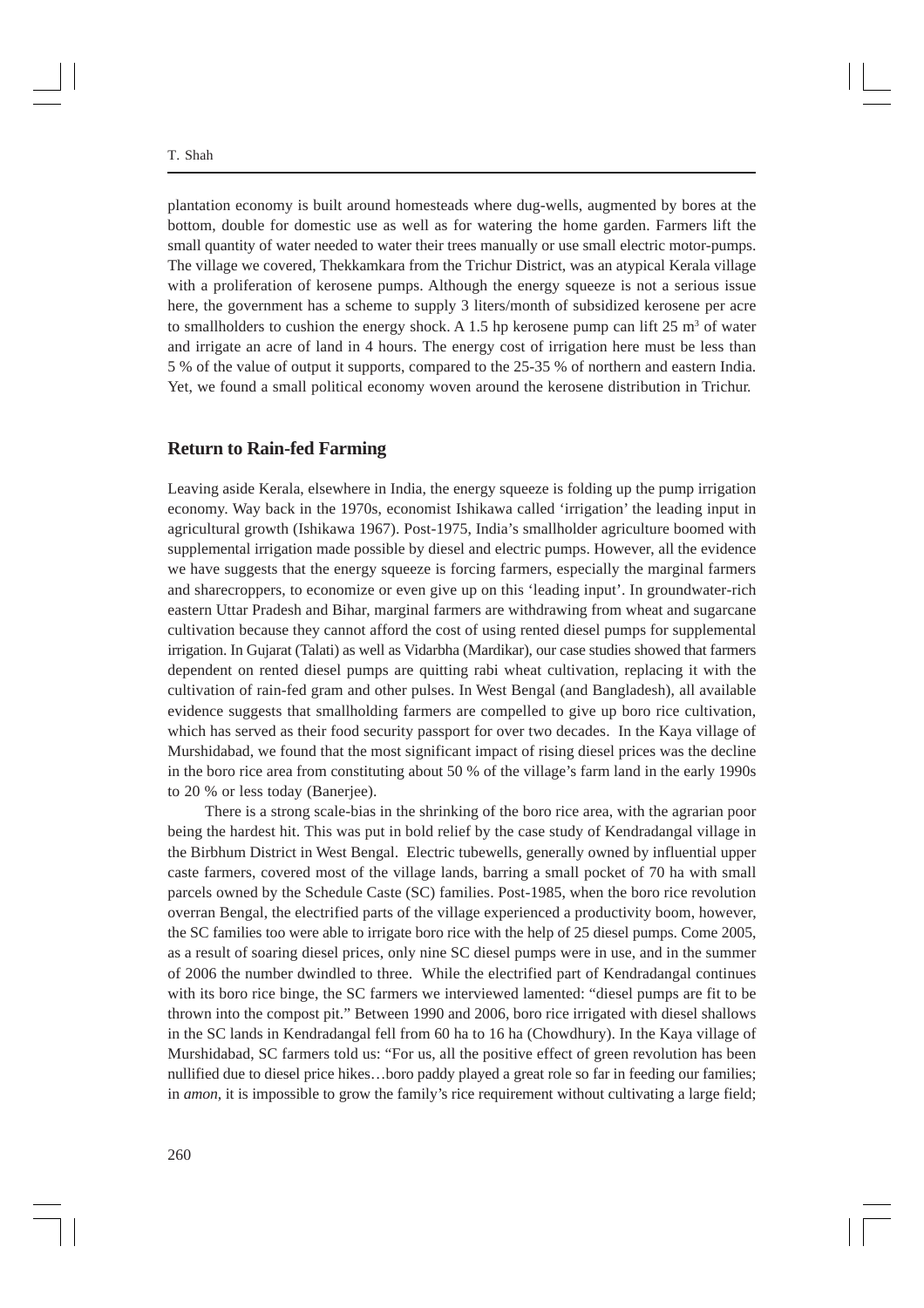but in boro, because of the very high yield, we could lease small plots and grow enough food for the family; but now boro paddy is beyond the reach of us marginal farmers" (Banerjee)..

In the canal villages we covered in Kalahandi in Orissa, with diesel pump irrigation rates soaring from Rs. 25/hour in 1995 to Rs. 60 in 2007, pump rental markets have shrunk. Many *mali* farmers in this high-water table area took to the manual irrigation of vegetables by pots or by lifting water using *dhenkuli* from a depth of 10 feet in their 4 feet diameter open wells. Moreover, farmers renting diesel pumps shifted to diesel-saving water melons on river banks besides taking to more diversified rain-fed crops. In general, turning to rain-fed cultivation of field crops like groundnut and black gram while expanding vegetable cultivation with pump irrigation for the nearby town —brinjal, cabbage, potato and water melon, all of which are capital intensive and risky but produce high cash per decimal of land—are the twin elements of the dominant livelihood strategy by small and marginal farmers in these wet villages. A similar transition from pump irrigated crops to rain-fed crops was noted in drier areas as well. In the Gujarat village in the Rajkot District, we found poor farmers giving up winter wheat to take to gram and pulses, besides some BT cotton. In Ujjain, Madhya Pradesh, we found them switching from irrigation-dependent sugarcane, cotton and groundnut to rain-fed soybean and gram. In gram, too, we found farmers taking to a drought-resistant 'dollar' variety, giving up traditional varieties that gave better yield but needed an irrigation or two (Sharma).

#### **Sharecropper Under Siege**

The groundwater boom had powerful labor absorption impacts on agriculture, but these are now on the wane. In the Murshidabad village of Kaya, the decline in boro paddy and jute cultivation depressed the demand for labor -especially boro paddy was much valued by the marginal farmers since it absorbed family labor in productive subsistence farming. With boro paddy on the decline, men folk of landless and marginal farmer households have been looking for work in brick kilns, NREGP work or rickshaw-pulling; and disguised unemployment among women has risen. In the Simra village of Patna, Bihar, farm wage rates were Rs.15 in cash and 2 kg of rice, about the lowest in all the villages we covered. On onion fields, the wages offered were 5 kg of onion; and on masoor harvesting, it was one bundle for every 18 bundles harvested. To make matters worse, the highly elastic labor supply from neighboring villages kept Simra's farm wages at these depressed rates (Chaube).

Leasing small parcels of land for a fixed annual rent has been an important way for the landless to employ family labor to ensure food security. In Simra, in such *Nagdi Batai* (or Cash Tenancy) contracts, a landless family leases a hectare of land from an absentee land owner for a cash rent of Rs. 14,000-Rs. 20,000/year; and cultivates it with purchased pump irrigation. But this form of tenancy is on the decline because the landless and marginal farmers, 75 % of Simra's households, find it increasingly difficult to make their tenancy viable. In Kendradangal, a Birbhum village, we were told that marginal farmers with diesel pumps shared a common practice until 2000 of leasing land for boro rice cultivation. However, with rising diesel prices, this practice has all but disappeared; in 2006 only three marginal farmers leased land, and that too only six or seven bigha's for boro cultivation. In the Kaya village of Murshidabad, similarly, until a few years ago, it was common practice for the landless or marginal farmers to lease small parcels of land for an annual rent of Rs. 1,800-2,000/bigha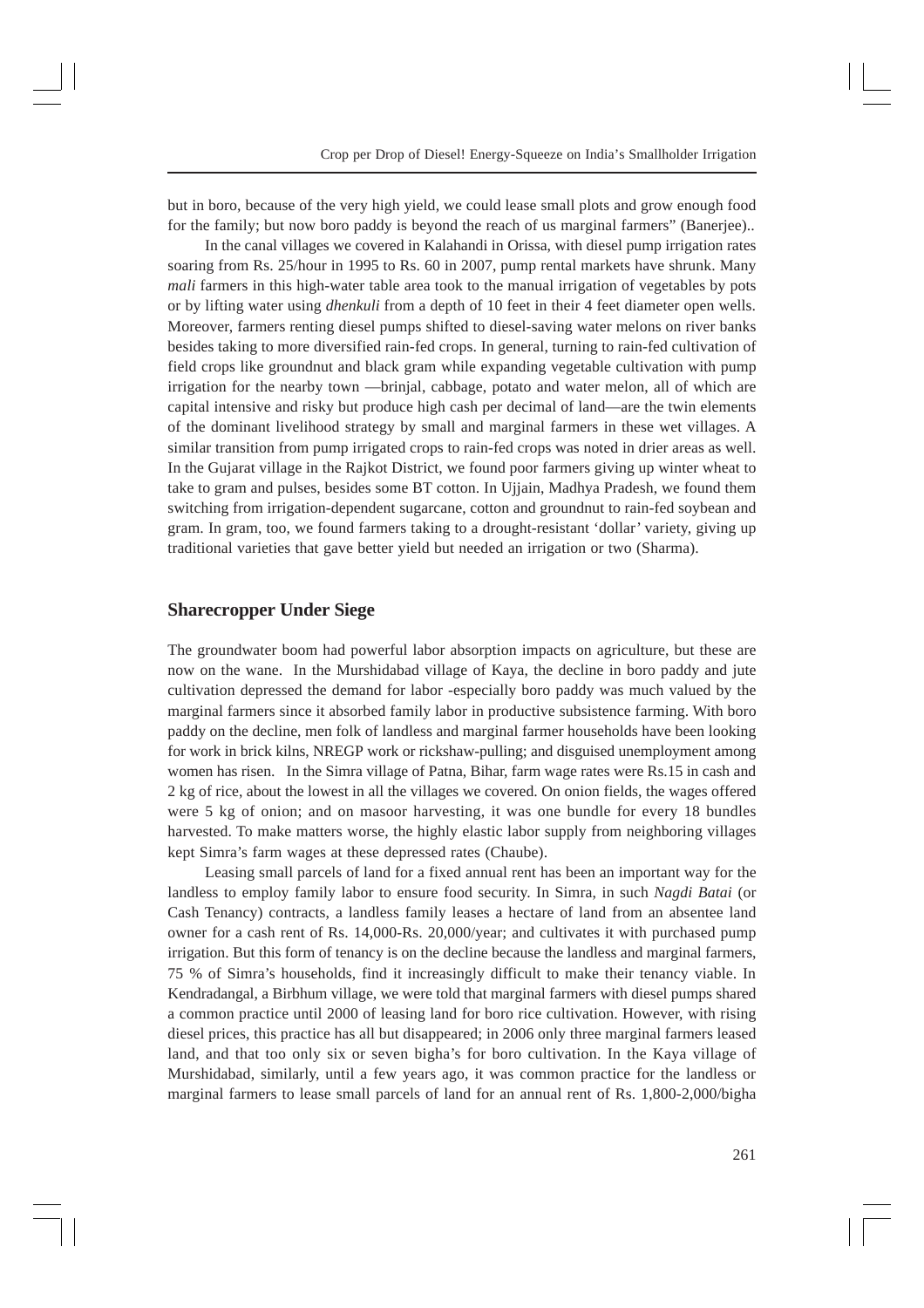(Rs. 13,500-15,000/ha), and they would still manage to grow crops like boro rice or vegetables by buying diesel pump irrigation. With the present prices of diesel pump irrigation, however, this practice has almost ended with half or more of the boro production claimed by the providers of land and water alone.

Instead of cash tenancy, crop-sharing for water is on the rise in some parts of India. In the Rajkot village of Saurashtra, Gujarat, water buyers depend on renting diesel pumps only for supplemental irrigation in the kharif and renting diesel pumps for rabi crops, once a widespread practice, has completely disappeared. Electric tubewell owners (who under Gujarat's new Jyotirgram Scheme get 8 hours of uninterrupted, full voltage power under a fairly high albeit flat charge of Rs. 850/hp/year [Shah et. al. 2007]) have moved in as aggressive sellers of pump irrigation service during the rabi. The common arrangement is crop sharing rather than cash sales: the land owner provides land and labor; the tubewell owner provides pump irrigation service; both parties share other costs and output on a 50:50 basis. In this deal, then, the value of pump irrigation is equivalent to both land as well as labor.

Rise in diesel prices has increased the rental value of surface irrigated land wherever surface irrigation is reliable. In the tail-end of the Upper Indravati system in the Kalahandi District of Orissa, Nayak reported that the annual rent charged by command area farmers for one-tenth of a hectare rented for vegetable cultivation is Rs.1, 000/year, while the rent for a similar sized plot outside the canal command is just Rs. 250/year.

In the Kalahandi villages that we covered in Orissa, electric pump owners generally provide irrigation service on a share-cropping basis and earn Rs. 30-35 thousand annually from water selling. In a standard contract, the pump owning large holding farmer contributes land and irrigation usually for groundnut, while the tenant contributes labor; both parties share each others' costs and output on a 50:50 basis. If a small farmer contributes land and labor and the pump owner contributes just irrigation, then the latter absorbs all the costs of other inputs—mainly seeds and fertilizer; and both share the output equally.

In coastal Orissa's Purana Pradhan village, the cost price-squeeze has forced many landless and marginal farmers to move to off-farm occupations. Happily, this has made more land available for the remaining landless to lease for short-term crops like summer paddy as well as round the year vegetable cultivation. Even some women of the landless families now work on crop-share contracts rather than as casual farm workers (Satpathy).

#### **The Hierarchy of Exit**

In many of our case study villages, we discerned a curious hierarchy of exit from diesel pump irrigated farming i.e., small and medium farmers migrate out of unviable irrigated farming while poorer households 'reverse-migrate' back into irrigated farming. This was evident in Keotkuchi, study village of Assam (Dasgupta). In this flood-prone village, kharif paddy, always at the risk of a wash out, is a low-input-low-output affair. But farmers grow mustard, potato or vegetables soon after the kharif paddy and then grow their main crop of summer paddy. This input and irrigation intensive crop of summer paddy with an assured yield of around 7 mt/ha got a strong fillip during the 1990s when the government supplied a large number of diesel pumps at subsidized rates. But now, summer paddy is on the decline, primarily due to the soaring diesel prices. No matter how the farm budgets are worked out, summer paddy does not generate any surplus for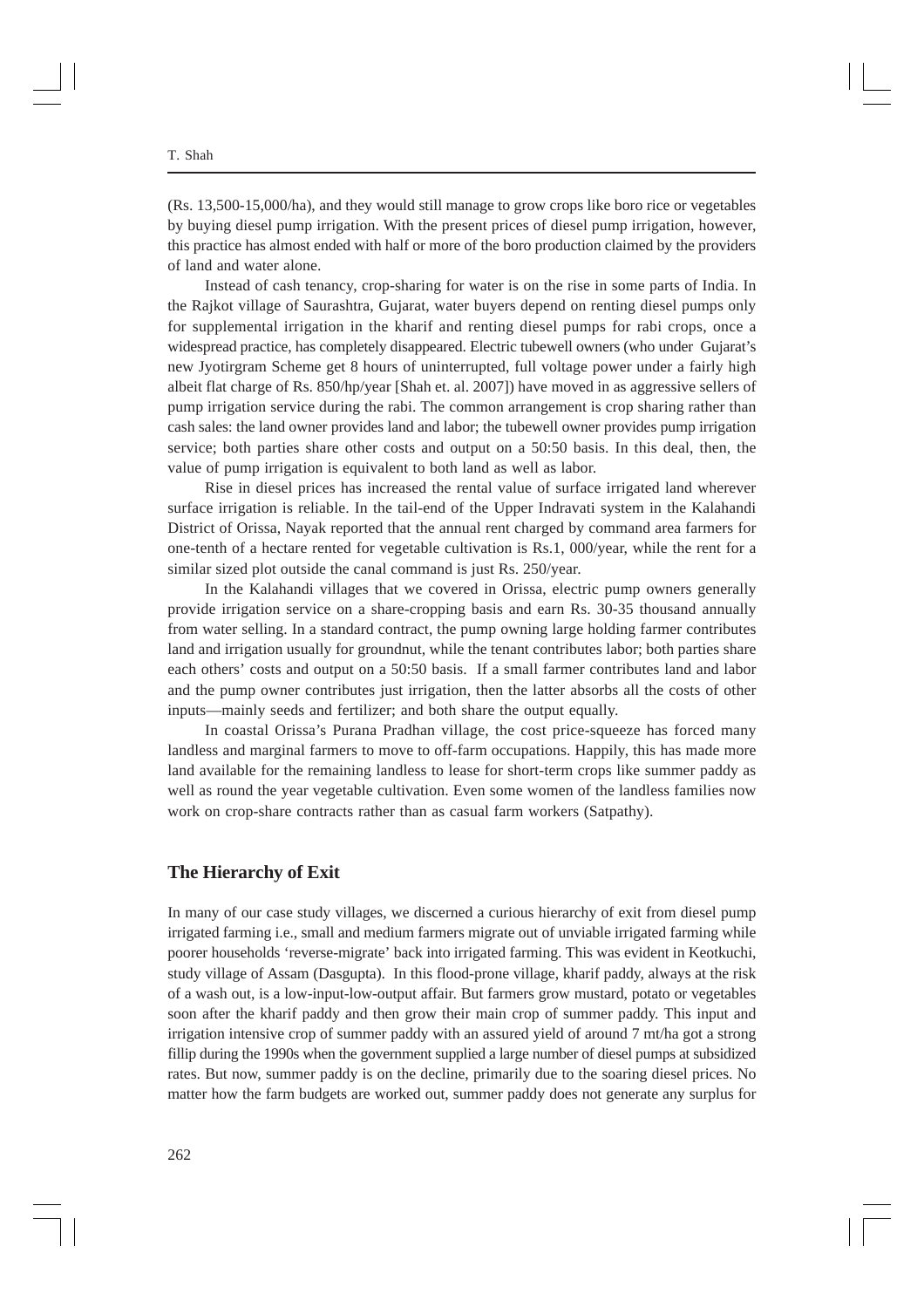a farmer who views his farm as an economic enterprise. Therefore, most farmers in Keotkuchi who could find off-farm work have gone ahead and done so, selling their diesel pumps at throwaway prices, and leaving their farming to either large farmers or sharecroppers. The village is surrounded by villages full of hard-working landless Bangladeshi Muslims whose priorities are two fold: a) food security by growing their own rice; and b) put their free family labor to productive use. These people bought the diesel pumps from the 'yesterday's' farmers of Keotkuchi at throwaway prices, and lease their paddy land in the summer, irrigating their summer paddy with kerosene or a kerosene-diesel mix. The other classes of farmers who have survived the energy-squeeze are the large holding farmers who could invest in electric pumps, diesel pumps, tractors and 'gensets' and optimize on the irrigation cost as well as quality.1

A similar hierarchy of exit from farming was noted in the more mechanized agriculture of Punjab (Misraª), Haryana (Misraʰ) and Madhya Pradesh (SRIJAN). Here, soaring diesel prices have been affecting smallholder farming through its leveraged impact not only on pump irrigation but also on the rental rates of other machine services, mainly ploughing and threshing. With water tables down to 60-70 feet, 150-300 feet deep tubewells with submersible pumps are needed to access groundwater irrigation. The investment required may exceed Rs. 1.2 lakhs and, as such, only large and some medium farmers would be able to afford such investments. Since tractors are often used to run generator sets (gensets), farmers who have tractors and deep tubewells with submersible pumps enjoy economies of scope in the agrarian economy. Small farmers however, who depend on the rentals of all machines find the going to be tough. Since electric tubewell owners get hardly enough electricity to irrigate their own fields, their customers have to contend with 'genset irrigation' which may cost up to Rs. 1,100/day to water 4-5 hectares. In our study of a village in Malwa, giving five irrigations to a bigha of wheat with a tractor-powered genset can cost Rs. 3,500 upwards, at which cost wheat cultivation becomes an unviable proposition (Sharma). So only those farmers who grow wheat and have electric pumps or can crop-share with electric pump owners irrigate farming; the rest turn to 'rain-fed' crops or quit farming altogether. In response to squeezed margins in farming, many smallholders in Punjab and Haryana have been leasing out parts or all of their holdings to even poorer migrant laborers from Bihar and Madhya Pradesh at Rs. 8,000-9,000/acre/year of flat rent, while they themselves move to off-farm jobs. The migrant laborers, whose first concern is to get full-employment wage rates, rather than secure a profit, make their farming viable by substituting muscle power for machine power and through the super-intensive cultivation of high-value crops for the market. It is these reverse migrants into farming— the marginal farmers who are unable to find off-farm livelihoods— are bearing the brunt of the energy squeeze.

At the bottom of the agrarian pyramid, the energy squeeze and the cropping pattern changes it brings about are influencing women's role in the agrarian economies in a myriad of ways. In Murshidabad, we found that the decline in boro cultivation has a curtailing effect on the rice-boiling cottage industry, which is dominated and controlled by poor women. In the Deoria village, decline in the paddy area affected a reduction in the demand for female labor

<sup>1</sup> In Keotkuchi, the archetype of this latter class was Nirmal Chandra Das, who added 100 bigha of leased land to his own 60 bigha farm, gave up diesel-intensive summer paddy all together and developed a diversified cropping pattern in the rabi to make his farming operation viable.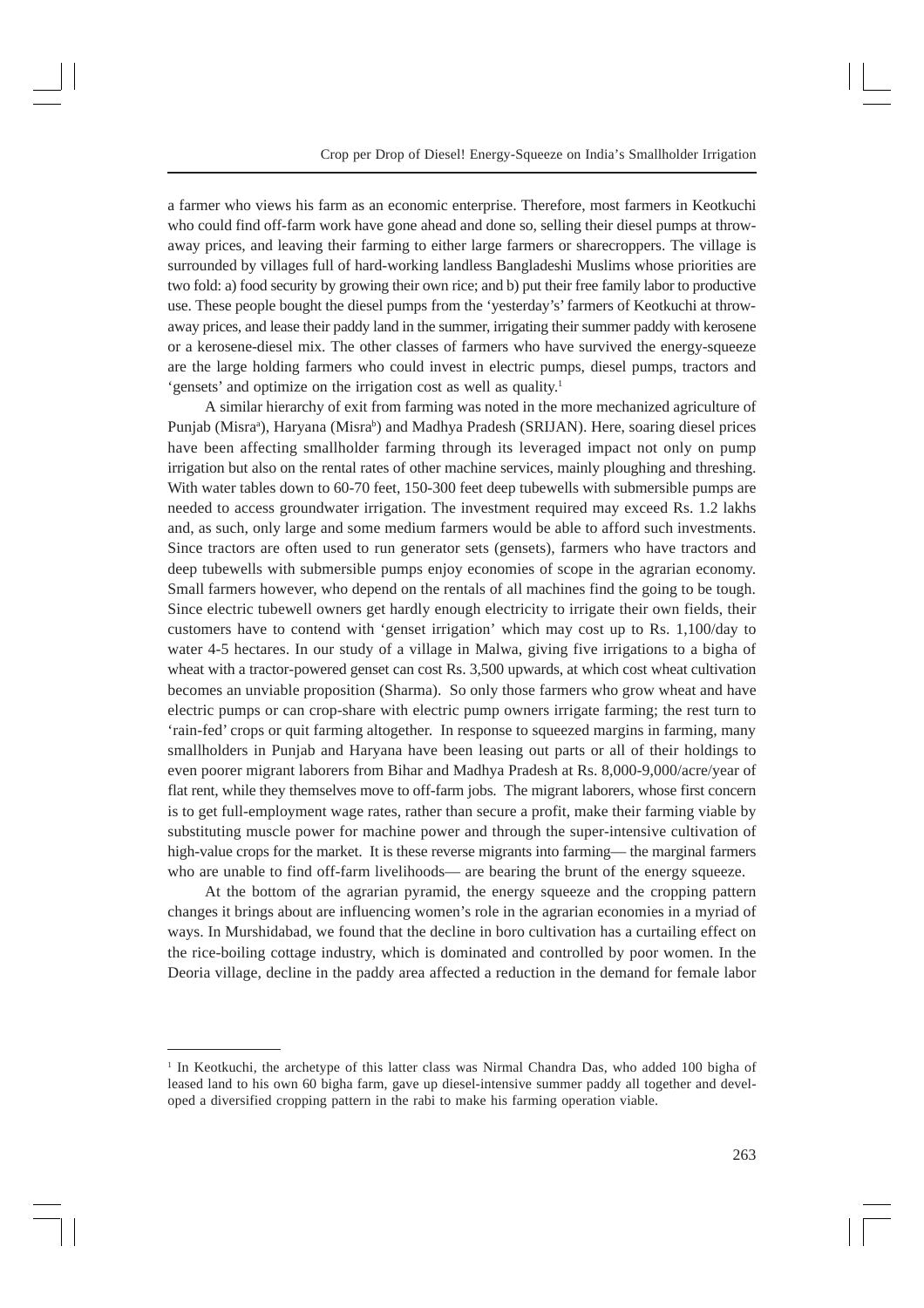for transplanting work. Hence, women in this village took to goat rearing. In Abakpur Monga in Mirzapur, UP expansion in vegetable crops, especially peas, has increased the demand for labor and created new employment opportunities and higher wage rates for poor women laborers. And almost everywhere, we found the energy squeeze on irrigated agriculture increased the role of livestock and dairying, further transforming the position of women in the household economies of the poor.

### **Chinese Pumps to the Aid of Bengal's Agrarian Poor**

In West Bengal, help has come to the 'energy squeezed' farmer from unlikely quarters: Chinese kerosene-cum-diesel pumps. Boro rice is far more intensive in working capital, labor and irrigation than other rice crops, but it is effective in land-saving and, therefore, appealing to marginal farmers and sharecroppers alike. It offers 7 mt/ha of rice yield against barely 1-1.5 mt/ha rain-fed *amon* (kharif) rice. Growing a small parcel of boro rice may liberate a farming family from subsistence worries for the whole year and, therefore, it is prized by the poor. For want of better alternatives, such as electric pumps, West Bengal's marginal farmers have been switching to Chinese pumps with gusto. They are cheaper to buy, costing Rs. 7,000 and Rs. 8,500 for 3.5 and 5 hp pumps respectively, when compared with Rs. 16,000 for a 5 hp diesel pumps made in India. The Chinese 5 hp pump runs for 2 hours from a liter of diesel, which a local pump of 5 hp burns in an hour or less. Finally, while a local pump needs a bullock cart to move around, the Chinese pump can be easily carried by a farmer on his shoulders.

Within approximately only 5 years, Chinese pumps have captured the irrigation pump market in West Bengal. In Murshidabad, all 30 diesel-run shallows in Kaya, our study village, used Chinese pumps. Boro rice boom here was originally fed way back in the 1970s and 1980s, by co-operative tubewells with electric pumps founded by an NGO. However, the co-ops failed, as they did elsewhere also (Pant 1984). But the boro rice boom continued during the 1990s with the help of Indian pumps. The rising diesel price however, has led the Indian pumps to be considered 'fir for composit pit', and led the Chinese pumps to become one of the most popular alternatives to the Indian pump.

How did the Chinese pumps make in-roads into West Bengal's irrigation scene remains somewhat of a mystery. Apparently, certain second-hand Chinese pumps smuggled across the Bangladesh border found the farmers' fancy; and soon enough, there followed a deluge of Chinese pumps smuggled across the Bangladesh border. It was only a matter of time before official imports began in 1998. Now, out of every 100 new diesel pump assemblies purchased in these parts of West Bengal, over 90 have Chinese engines. Kolkata has emerged as the epicenter of Chinese pump diffusion. Several brands of Chinese and Chinese-Indian pump assemblies are on offer here and are selling at 35-40 % less than the price of Kirloskar 4 and 5 hp engines, which remained market leaders for decades. Interviews with pump dealers in Kolkata confirmed that farmers preferred these Chinese pumps for their low price, their much higher fuel efficiency (0.35-0.4 l/hour), their ability to work on kerosene, and their easy portability. Chinese pumps, however, suffer more wear and tear and have shorter life span. Nevertheless, Chinese pump mechanics have emerged in every village; and their spare parts are cheaper and readily available.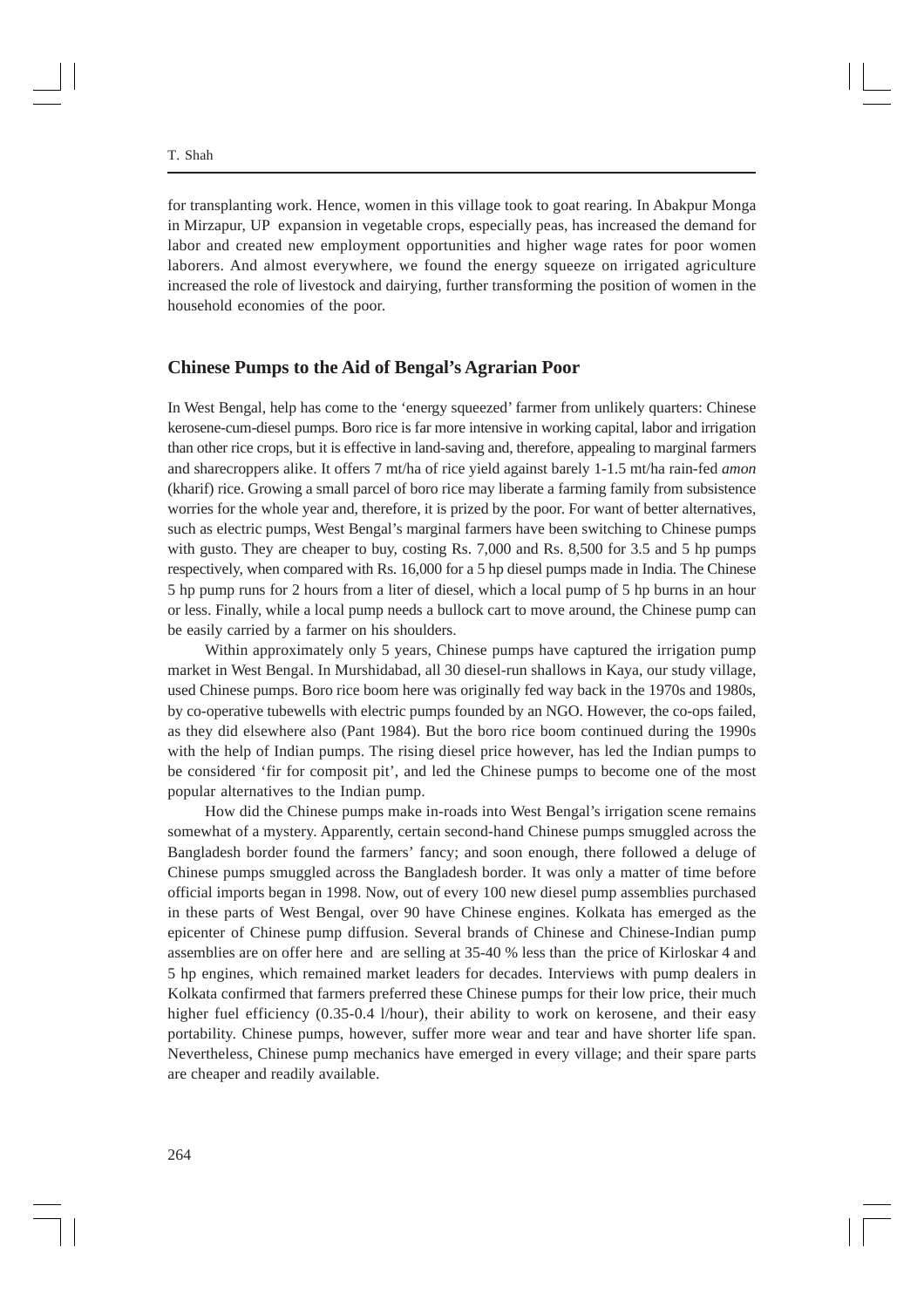## **PDS Kerosene: For the Kitchen or the Farm?**

Close on the heels of Chinese pumps has emerged a new trend throughout India, of using subsidized PDS<sup>2</sup> kerosene, usually meant for cooking, to run irrigation pumps. Against the fact that it reduces the life of the engine, poor farmers see two advantages in using kerosene: first, PDS kerosene, subsidized as a cooking fuel, is cheaper than diesel; second, used with Chinese pumps, it yields more water per liter, *ceteris paribus*. Extensive use of kerosene and crude oil to run diesel pumps is the litmus test of how hard the energy squeeze pinches pump irrigators. Some engines, particularly Chinese ones, are designed to use diesel as well as kerosene. In Kalahandi (Orissa) villages, we found that marginal *mali* farmers, traditional vegetable growers, have chucked aside their diesel engines and taken to 1.5 hp kerosene pumps for irrigating their onion crop, with 3'\*2' *kyari's* on a 0.25-0.5 ha parcel of land. But we found that scheduled caste marginal farmers in Birbhum, would run Kirloskars also on kerosene: "In what way can you call this a diesel pump?" they mocked about their pumps.

In many parts of eastern India, collecting the PDS quota of subsidized kerosene, meant for cooking, and storing it for irrigating a Rabi or summer crop has increasingly become a standard operating procedure for many poor households. Sharecroppers and marginal farmers with large families have special advantages as well as compulsions: large family means more kerosene allotment from fair price shops; it also means freedom from using hired labor at peak wage rates. Large family also means urgency in growing boro rice for family subsistence.

PDS kerosene, then, has emerged as a key player in West Bengal's political economy of boro rice cultivation. Increasingly, the task of storing PDS kerosene for boro rice irrigation has been taken over by operators of PDS outlets themselves, who wait for the onset of the boro season to release their stockpile of PDS kerosene. With this, switching to kerosene too has ceased to be of much help since it is the traders who have begun to skim the cream in the black markets for PDS kerosene: between 1990 and 2006, diesel price went up from Rs. 4/l to Rs. 34.30/l in Murshidabad villages; but kerosene price in the black market too rose from Rs. 8/l to Rs. 25/l, wiping out some of the cost relief offered by kerosene to the poor in fending off the energy squeeze (Banerjee).

# **Diesel-efficient Irrigation Options**

Expectedly, the rise in pump irrigation costs has forced farmers to search for diesel-efficient irrigation options—including crop choices, irrigation techniques and fuel options. In the Rajkot villages in Gujarat, we found farmers adopting small-bed irrigation in winter crops such as cumin, gram and wheat, and alternate furrow irrigation for cotton. They told us these can save 20-25 % of diesel but reduce crop yield/bigha by a quintal in cotton as well as in wheat. In our UP village in the Mirzapur District, to save on irrigation costs, farmers have begun applying four irrigations to the rabi wheat crop rather than the usual five they have been applying all these years. In our Birbhum village of West Bengal, we found that many sharecroppers leased parcels just below their own land so as to use the water drained out of their boro paddy to raise another

<sup>&</sup>lt;sup>2</sup> Public Distribution System which issues kerosene as cooking fuel to ration card holders.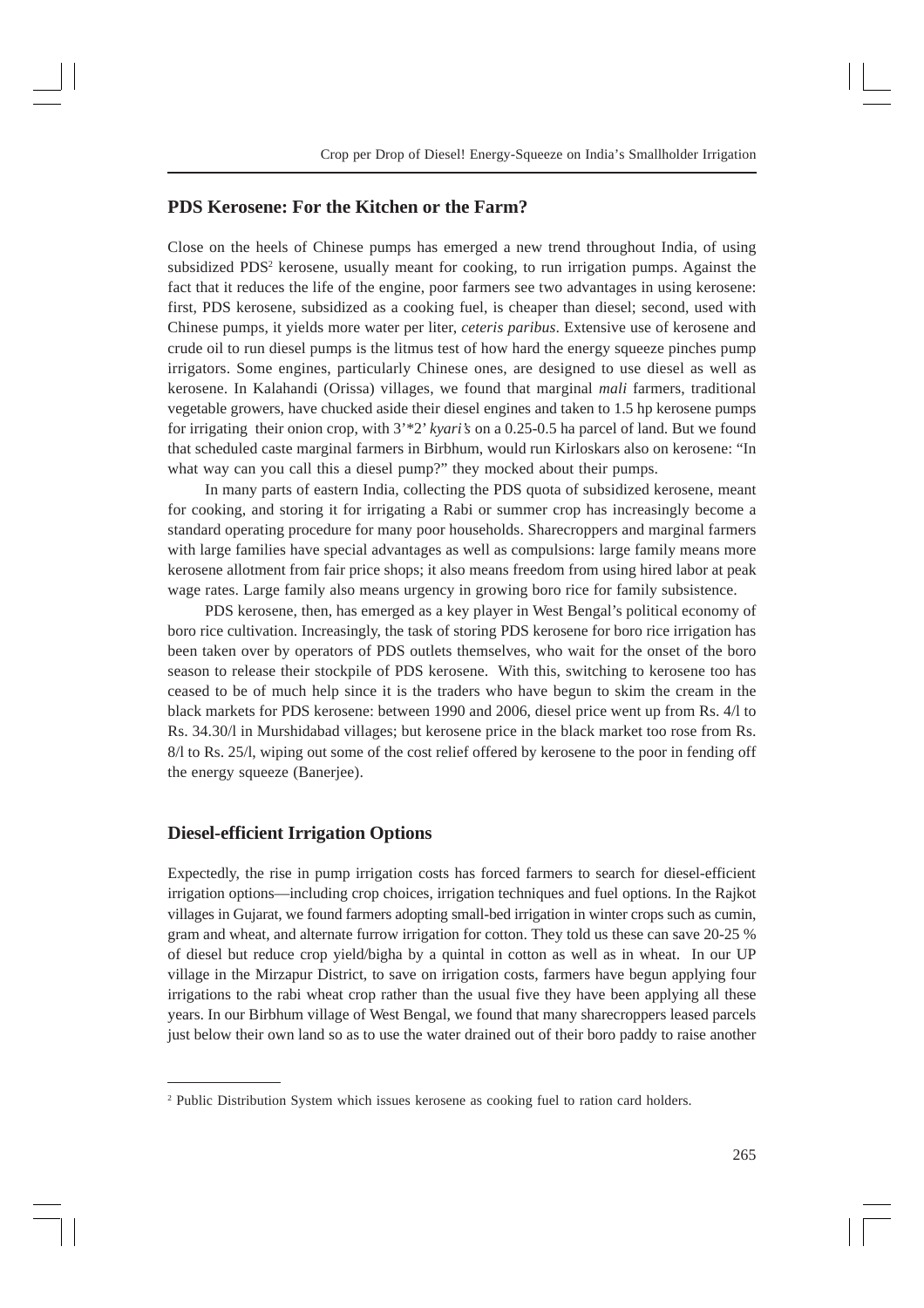rice crop in the lower field. Many, who were forced to give up boro cultivation altogether due to the high diesel cost, increased their area under mustard crop cultivation during the winter - when water can be pumped, or manually lifted for supplemental irrigation from ponds. In this new trend of replacing boro rice by rabi crops, irrigation cost relative to crop value has been a prime consideration for small farmers choosing between mustard, wheat and potato -mustard for example, fetches a better price and requires much less irrigation. The purchased diesel pump irrigation for rabi mustard may cost Rs. 200-250/bigha against Rs. 1,500/bigha for boro rice.

In our study village from Vidarbha, the system of rice intensification (SRI) was introduced a few years ago as a water-saving technology; but after trying it for a few seasons, farmers found its labor requirement in weeding to be daunting and SRI disappeared without trace. However, many small farmers did switch to the practice of dividing their farm in to small basins, roughly of 200 m<sup>2</sup> at different heights for more efficient water, and diesel, use. In coastal Orissa's Purana Pradhan village, the soaring diesel price has induced farmers to convey water from the well-head to their fields either by flexible pipes or by masonry channels.

How the energy squeeze is heralding wholesale cropping pattern changes from dieselintensive to diesel-saving crops was a striking feature in the Simra village of the Patna District, Bihar. In 1990, this was a wholly rice-wheat village with little crop diversification and that rarely moved away from this age-old rotation. Now, kharif paddy continues with or without irrigation; but during the rabi and summer, of its 300 ha, Simra has 150 ha under rain-fed masoor, 50 ha under lightly irrigated gram, 40 ha under wheat, and 75 and 20 ha, respectively, under intensively irrigated onion and coriander, the last fetching them the highest return per acre as well as per liter of diesel/kerosene. In the eastern UP village, Akataha (Deoria dist), farmers have switched from long duration to short duration paddy; and some of the irrigated paddy area has given way to diesel-saving groundnut and high-value potato crops.

#### **The Gambler's Choice**

Curiously, in several of our study areas, small farmers have responded to the diesel price squeeze by adopting even more diesel-intensive crops, mostly vegetables and sugarcane. In the eastern UP village, some parts of the wheat and paddy area have been replaced by highly profitable sugarcane cultivation. This reflects farmers moving from a low-input-low-output strategy to a high-input-high-income one to survive the rising cash-intensity of farming. This was most evident in the Abakpur Mobana village of the Mirzapur District in UP, where low-value rainfed kharif crops are increasingly replaced by high-value, lightly irrigated vegetable and groundnut crops. Here, 90 % of the farm lands were under food crops (*jowar*, *bajra*, maize, gram, *tun*, and wheat) in 1990, but today, 80-90 % of the farm lands are under cash crops, high-value vegetables and diesel-efficient groundnut. The vegetables most widely grown here are chilli, tomato, brinjal, onion and potato.

The primary driver of the high-risk, capital intensive cropping strategy is the need to maximize the crop (and cash) per drop of diesel. In Purana Pradhan village in the Khurda District of coastal Orissa, Manas Satpathy computed that vegetables cost a lot more to cultivate in cash inputs than kharif or summer paddy, but on the other hand vegetables also offer greater cash returns (see Table 4). Some years ago, sugarcane was widely irrigated by diesel pumps, but now vegetables are the most important irrigated crop by diesel pumps in this village. The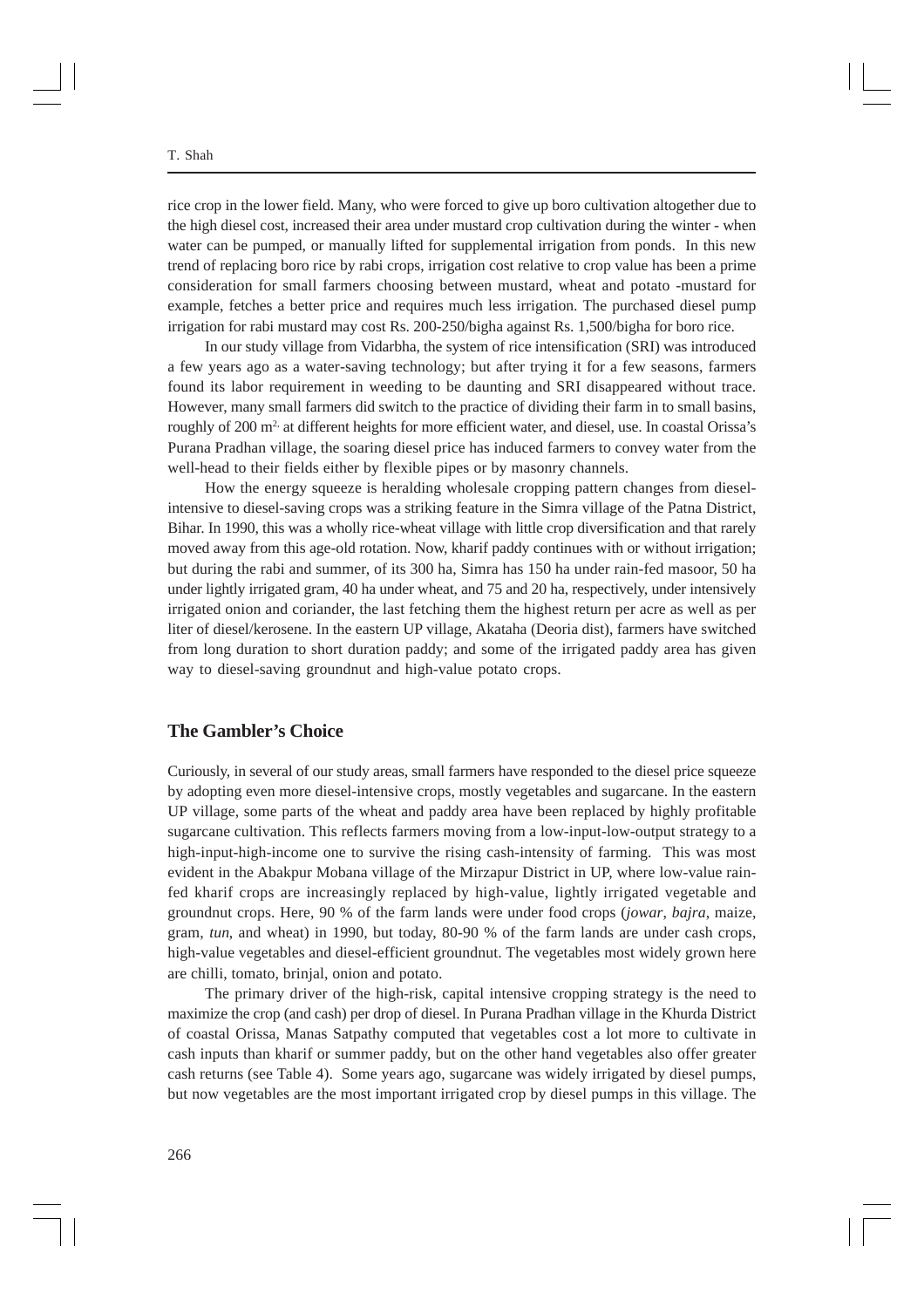|              | Cost of cultivation (Rs./acre) | Net return $(Rs / \text{acre})$ |
|--------------|--------------------------------|---------------------------------|
| Kharif paddy | 3.500                          | 2,500                           |
| Summer paddy | 6.000                          | 3.000                           |
| Vegetables   | 30,000                         | 50,000                          |

**Table 4.** Costs and returns from paddy and vegetables, Khurda, Coastal Orissa (Satpathy).

*Source*:Authors' estimates based on farm survey

likely reason for this is because they yield the highest income per drop of diesel. Poorer farmers, whose main concern was food-grain security for the family, were cajoled into learning the new skills of vegetable cultivation and of marketing it to maximize their household income. A typical family in this scenario would intensively use their family labor (including men, women and children), on 1.5-2 acres of low-land and irrigate with either kerosene or electric pumps, whichever they have purchased. Co-operation among low-land vegetable growers here is of paramount importance. For example, if one of them chose to grow paddy, the water draining out of his field might ruin the near-by vegetable crop.

Another example of marginal farmers turning to risky high-value crops was found in the Simra village (Patna, Bihar)—(Chaube). Forced to give up winter wheat, sharecroppers and marginal farmers in the Simra village took to intensive cultivation of fully irrigated onion crops on small plots during the summer. This practice required a good deal of capital, but its higher cash returns justified the investment. Initially, intensive onion cultivation in the summer began as a strategy to beat the rising cost of diesel pump irrigation of wheat and other crops, but now, with the area under summer onion cultivation increasing to a quarter of the village's farm land, the crop stimulated an increase in the purchases of diesel pumps. Because onion requires 13 irrigations to mature, and diesel pump owners levy a fixed charge of Rs. 3,000/bigha (Rs. 12,000/ha) for onion irrigation, the investment in a diesel pump is a very lucrative proposition. Simra's onion revolution therefore, looked like a way to beat the energy squeeze.

Often, however, such desperate risky choices have ended up as sure ways of getting nothing out of something. This happened to Simra's onion economy, too. After a few years of bumper returns, untimely summer rains ruined Simra's onion crop in 2005 and 2006, leaving the small tenants in a huge debt trap. While some gutsy smallholders will still keep experimenting with onion, the chances are that most will steer clear of the high-value but risky onion crop, or choose a mix of onion and low-risk masoor to mitigate the risk of getting wiped out.

Similar was the experience in Birbhum. Struggling to survive, marginal farmers in Kaya and the surrounding villages took to marketing vegetable cultivation to replace the boro rice cultivation that they had to give up and at one stage, 25-30 % of Kaya's farm lands were under vegetable cultivation. The switch proved highly remunerative for small farmers with large families who owned Chinese pumps. More recently however, vegetable prices have been dropping due to: a) glutting the market; b) the rising cost of road transport (a result of hikes in diesel prices). In 2006, Kaya produced a surfeit of cabbage that nobody was willing to lift, and many frustrated farmers had to plough it back into their fields. Kaya farmers are now coming full circle and experimenting with an admixture of two extreme crop groups: one, consisting of hardy, water-saving crops like oilseeds, wheat and pulses that offer low but risk-free returns; and the other, including crops like onion, coriander, black cumin that may offer better returns as cash crops, but are full of price and output risks (Banerjee).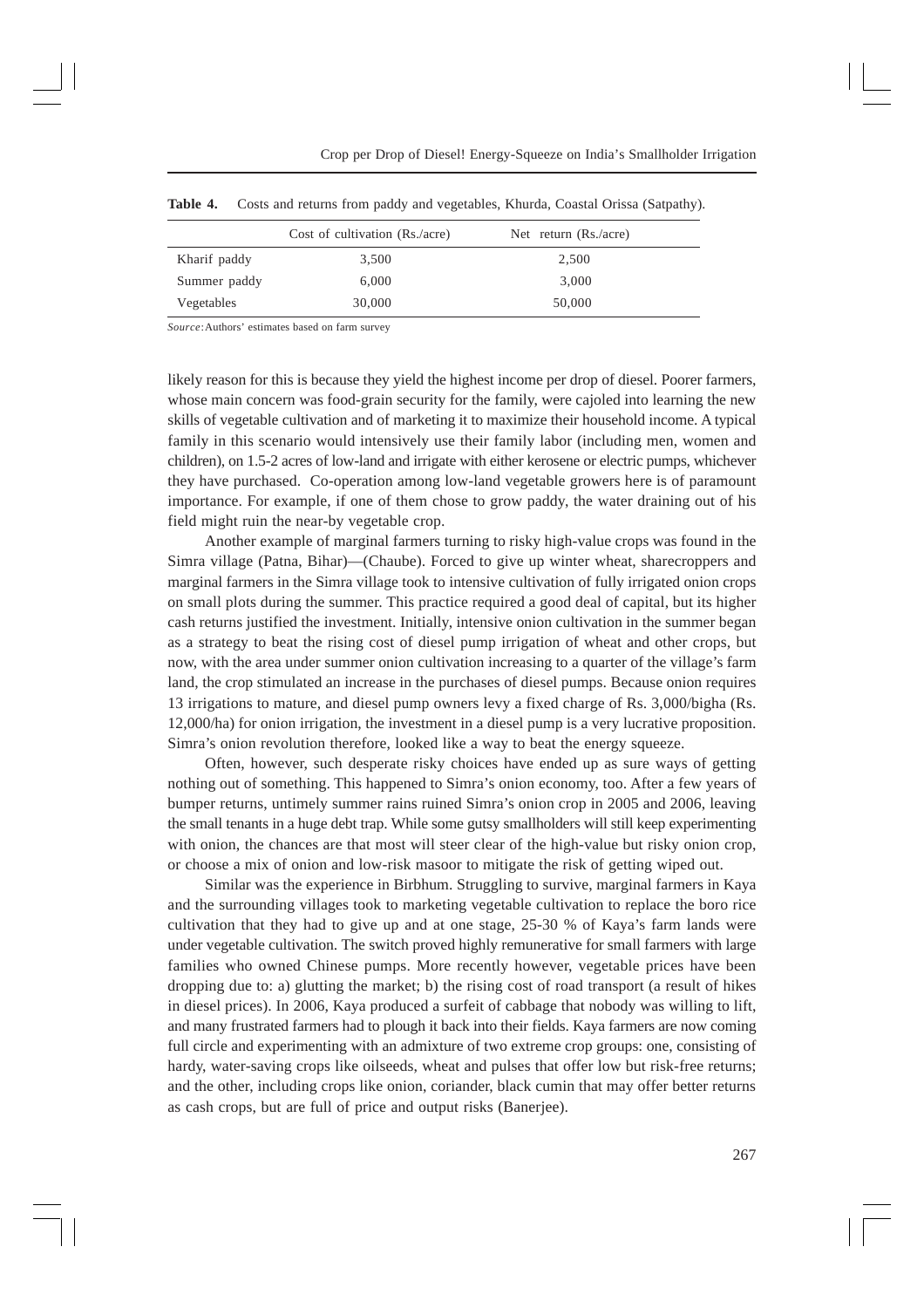# **Conclusion**

Smallholder irrigation in India is under siege from an energy squeeze with three sides: (a) deterioration of farm power supply; (b) embargo on new electricity connections; and (c) an 8 fold increase in diesel prices since 1991. The Government of India's Accelerated Irrigation Benefits Program is investing tens of thousands of crores annually in surface irrigation, which is shrinking. But the real challenge Indian agriculture faces today is helping smallholder irrigators out of the energy squeeze. This paper summarized 15 village studies from different parts of India to explore the immiserizing impacts of the energy squeeze at the bottom of India's agrarian economy.

What could be done to counter the energy squeeze? Several ideas emerge from the struggles of farmers. For example, promoting fuel-efficient diesel/kerosene pumps of the Chinese variety can ease the cost-price squeeze or making available a PDS kerosene allocation to poor farmers, as in Kerala, too might help. The idea of providing subsidized diesel to farmers, as is done for trawler-operating fisher folk in certain states, is also gathering reception. Improving manual irrigation technologies and the better management of surface water bodies for gravity flow irrigation too can relieve the stress from the energy squeeze. Helping marginal farmers to own pumps can help relieve them from the monopoly of rents found in the prevailing pump irrigation prices.

However, all these must be treated as short- term patchwork. The real answer probably lies in improving the electricity supply to agriculture. A 2004 IWMI-Tata study in eastern UP showed that increasing diesel pump density helps the poor water buyers a little; but increasing electric pumps under a flat tariff can improve the net returns (from farming) of poor water buyers by 20-25 % , even if no yield gains are realized. Such a shift will have a huge impact in UP since 57 % of all food crop cultivators are water buyers here (Kishore et. al. 2004). This is true not only for eastern UP but for all of eastern India. However, realizing these gains for the poor requires a mindset-change. The invidious political economy of power subsidies that has emerged in India over the past three decades has encouraged state governments and power utilities to view agriculture as a pariah. This needs to change. If Indian agriculture is to thrive and our agrarian poor to prosper, it is critical that farm power supply is managed proactively. The challenge here is to manage farm power subsidies to acceptable levels in a manner that relieves the stranglehold of the energy squeeze on small- holder irrigation. Perhaps, Gujarat's *Jyotirgram Yojana* points at the way to go (Shah et al. 2007). Under this scheme, the Gujarat electricity board offers 8 hours daily of three-phase, full voltage power supply to tubewells along a pre-determined schedule. With some modification, this has the potential to contain the power subsidy to manageable levels and still beat the energy-squeeze with which smallholder irrigation in India is waging a losing battle today. By creating in eastern India a regime such as created by the *Jyotirgram Yojana* in Gujarat, the energy squeeze can be eased in a positive and proactive manner. Moreover, by giving marginal farmers priority in issuing new electricity connections for shallow and submersible tubewells, it is possible to generate equity benefits comparable to deep land reforms. Today, irrigation contributes as much to farm value creation as land; and by giving the agrarian poor preferential control over electricity connections and groundwater (the last frontier), a bold policy can give them the opportunity land reforms could not provide.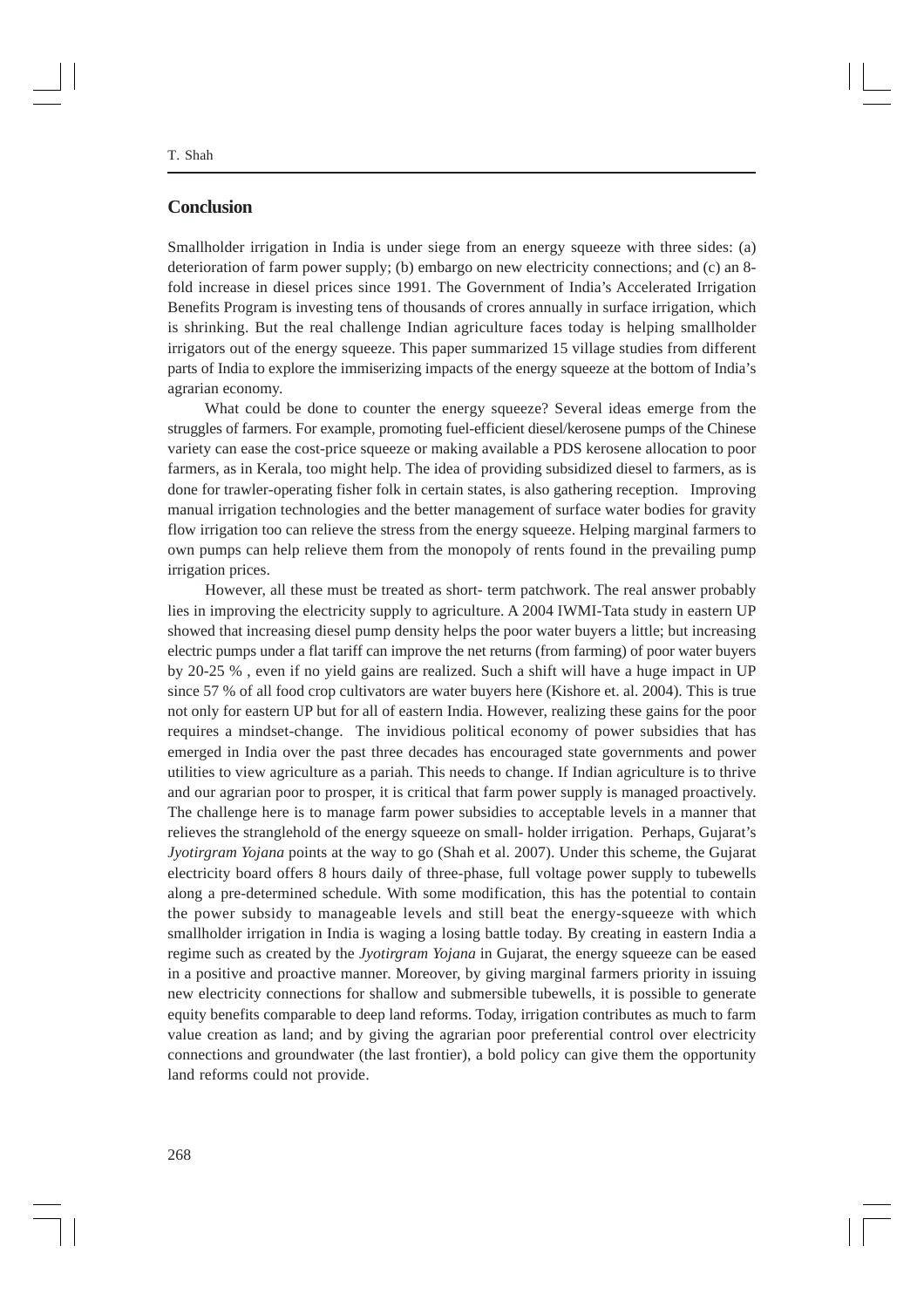#### **References**

- Kishore, A.; Mishra, K.N. 2004. "Cost of energy for irrigation and agrarian dynamism in Eastern Uttar Pradesh." Anand, India: IWMI-Tata Water Policy Program.
- Banerjee, P. S. village study from Murshidabad, West Bengal.
- Chaube, R. village case study of the Patna District in Bihar.
- Chowdhury, S. D. village study in Birbhum, West Bengal
- Dasgupta, A. village study in Barpeta District, Assam
- Fujita, K.; Hossain, F. 1995 "Role of Groundwater Market in Agricultural Development and Income Distribution: A Case Study in a Northwest Bangladesh Village*." Developing Economies* XXXIII-4 (442- 463), December.
- Ishikawa, S .1967. Economic Development in Asian Perspective. Economic Research Series 8. Tokyo, Japan: Kinokuniya Bookstore Co.
- Mardikar, S. village study in Chandrapur, Vidarbha region, Maharashtra
- Misra<sup>a</sup>, U. village study in the Hoshiarpur district, Punjab
- Misrab , U. village study in Yamunanagar district, Haryana
- Mukherji, A. 2006. Groundwater and agrarian change in West Bengal, India. Ph. D Thesis, Cambridge University, London, U.K.
- Mukherji, A. 2005. "The spread and extent of irrigation rental market in India, 1976-77 to 1997-98: What does the National Sample Survey Data reveal?" IWMI-Tata Water Policy Research Highlight 7. Anand, India: IWMI-Tata Water Policy Program.
- Narayanamoorthy, A. 2007. "Does groundwater irrigation reduce rural poverty? Evidence from Indian states." *Irrigation and Drainage* 56: 349-361.
- Nayak, J. village case study in Kalahandi, Orissa
- Pant, N. 1984. "Community Tube Wells: An Organizational Alternative to Small Farmers' Irrigation." *Economic and Political Weekly* 19 (26): A59-A66; see also Ballabh, V (1989) Decline of a Novel Experiment: A Case Study of Group Irrigation Tubewells in Deoria District, presented at the at a workshop on "Efficiency and Equity in Groundwater Use and Management" held at the Institute of Rural Management Anand during Jan 30- Feb 1.
- Pant, N. 2005. "Control and Access to Groundwater in UP." *Economic and Political Weekly* 40 (26):2672- 2680, June 25-July 1, 2005
- Raphael, J. village study in Thrissur, Kerala
- Satpathy, M. village study from Khurda district, Orissa
- Shah, T.; Verma, S. 2007. Real-time Co-management of Electricity and Groundwater: An Assessment of Gujarat's Pioneering Jyotirgram Scheme, Anand: IWMI-Tata Water Policy Program
- Shah, T.; Ballabh, V. 1997. Water Markets in North Bihar: Six Village Studies in Muzaffarpur District. *Economic and Political Weekly* vol. XXXII, (52)
- Shah, T. 1993. Groundwater Markets and Irrigation Development: Political Economy and Practical Policy. Bombay, India: Oxford University Press.
- Shah, T.; Singh, O.P.; Mukherhi, A. 2006. "Some aspects of South Asia's groundwater irrigation economy: analyses from a survey in India, Pakistan, Nepal Terai and Bangladesh". *Hydrogeology Journal* 14(3): 286-309
- Sharma, V. village study in Ujjain, Madhya Pradesh
- Singh, O.P. village case study in Mirzapur, Uttar Pradesh.